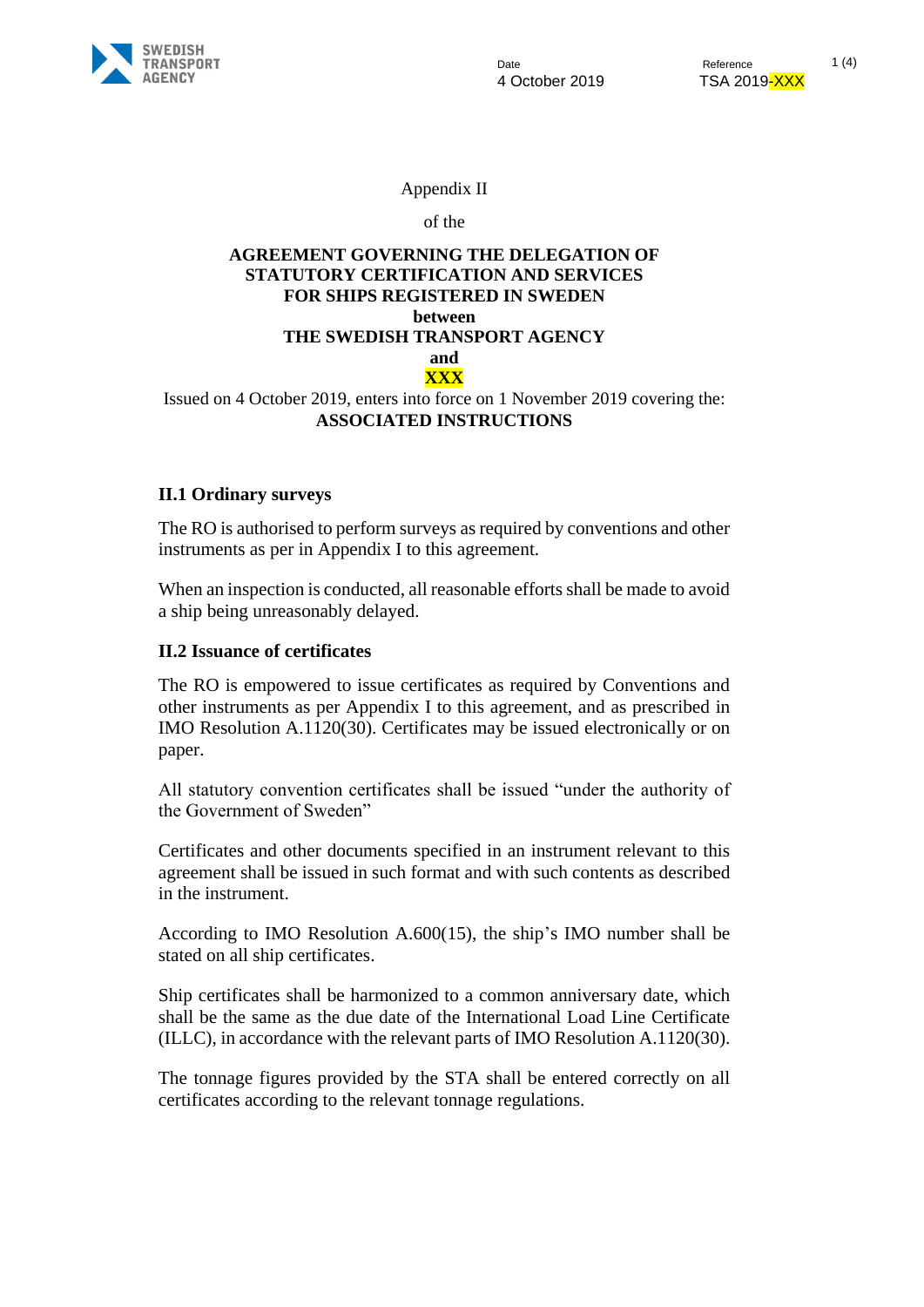

All statutory certificates shall display the "regulatory" tonnage as stated in the ship's tonnage certificates. For a ship that has had its keel laid before 18 July 1994 this may be the 1947 tonnage (Gross Register Tonnage or GRT) according to the National Swedish Tonnage Certificate.

Paper certificates shall be printed on the RO's certificate paper and be furnished with appropriate stamps and other means to minimize the risk of falsification. Electronic certificates shall be issued and comply with applicable requirements according to appendix III.

Where the RO has only recently been granted authorisation to issue certain statutory certificates on behalf of the STA, and the certificate has therefore been issued by the STA, the RO may endorse the existing STA certificate carried onboard at the annual, intermediate and periodical surveys. When the certificate is to be reissued, the flag certificate is to be replaced with the certificate using the RO form. If the ship owner request that a paper certificate issued by the STA shall be replaced with an electronic certificate issued by the RO, the RO shall inform the STA when this occurs.

All certificates shall be in English, except when the STA has provided templates in Swedish and English language, in which case both languages shall be used by RO. Names of ships, homeports and companies shall be in Swedish, and the appropriate orthographic characters (i.e. *Åå*, *Ää*, *Öö*) shall be used, for example in *Luleå*, *Gävle* and *Malmö*.

### **II.3 Corrective actions**

In connection with work carried out under authorisation in accordance with this Agreement, the RO and its employees are authorised to issue nonconformities, observations and statutory conditions, and otherwise take such action as is necessary to ensure that matters subject to survey, audit and inspections correspond substantially with the particulars of the ship's certificates or the requirements of applicable instruments. All deficiencies that are related to statutory certificates shall be notified to the STA without undue delay.

If the RO receives a complaint given by a seafarer, the RO shall submit the complaint to the STA without undue delay. If the RO, in any other way, obtains evidence that a ship does not conform to the requirements of the MLC or that there are serious deficiencies in the implementation of the measures set out in the DMLC, the RO shall submit the evidence to the STA without undue delay.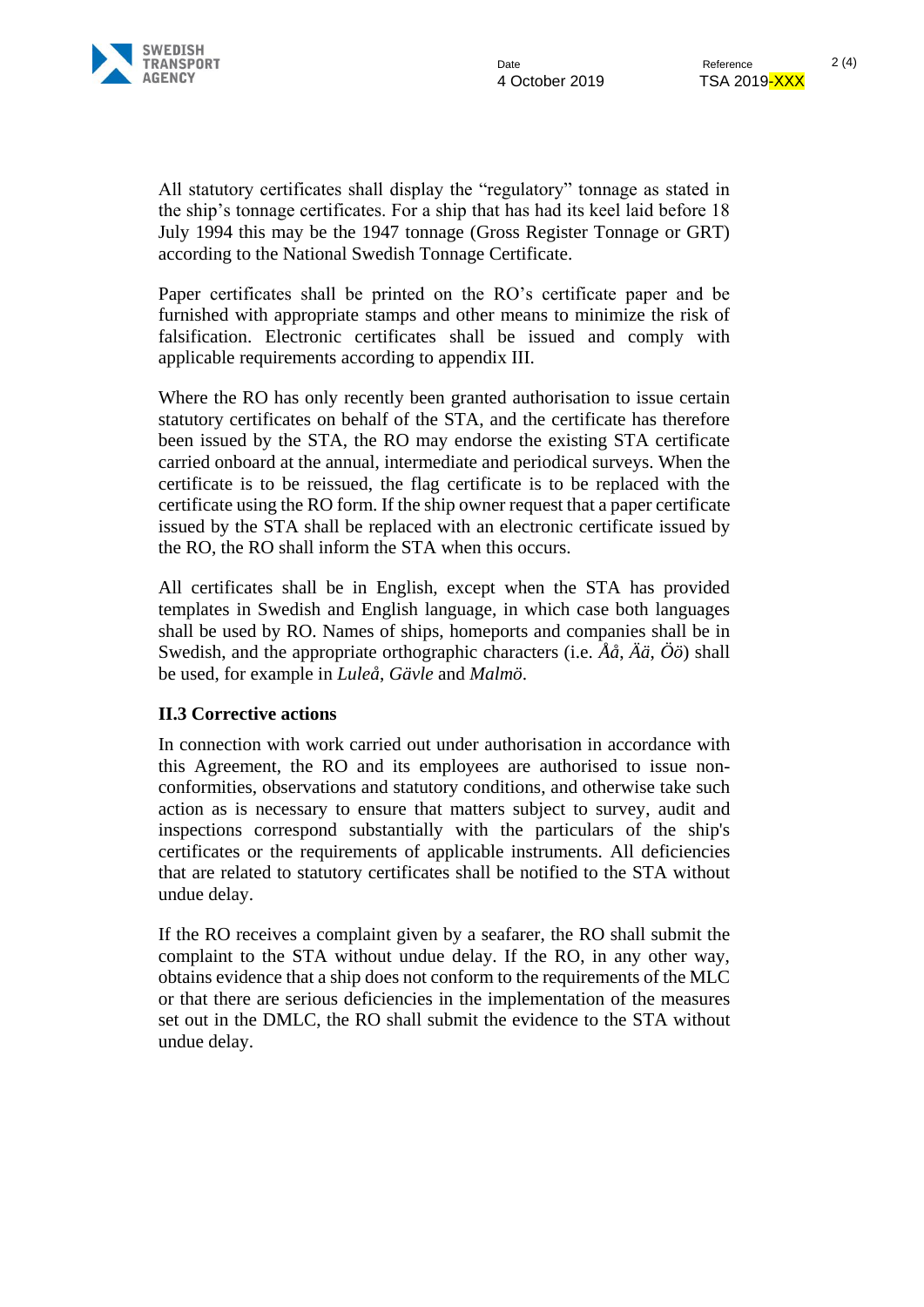

# **Detainable deficiencies:**

Where the general condition of a ship, its equipment, manning or operation, or adequate working and living conditions for the seafarers, in important respects do not correspond substantially with the particulars of any of the certificates, or if its condition is found to be such that the ship is not fit to proceed to sea without danger to the ship or persons on board or presenting an unreasonable threat of harm to the marine environment or to third parties, the RO surveyor concerned shall immediately contact the STA, and provide the necessary information for the STA to make a decision in the matter. This obligation applies regardless of how such faults or defects are discovered. If the ship is in a port of another Administration, the RO shall ascertain that a report has been sent to the appropriate authorities of the port State.

Only the STA can take the decision of:

- a. Prohibiting the ship from leaving port until necessary corrective actions are taken.
- b. Withdrawal of statutory certificates.
- c. Accept measures or supplementary equipment as may be available to permit the ship to proceed to a suitable port where permanent repairs or rectifications can be effected or replacement equipment fitted.

## **Minor statutory deficiencies:**

In case of minor statutory deficiencies not rectified at the time of the survey, a statutory condition shall be issued, with the details of any relevant requirements or provision and an assigned due date for the time needed for rectification. A conditional or short term certificate shall not be issued.

If minor statutory deficiencies are identified at the time of an initial or renewal survey, a full term certificate may be issued. If minor statutory deficiencies are identified at the time of an annual, intermediate, periodical, port State control survey or other non-periodical survey the existing full term certificate may be endorsed.

### **II.4 Withdrawal of statutory certificates**

With regard to the scope of delegation from the STA to the RO as per Appendix I to this agreement, it is the right and the obligation of the RO to issue the relevant certificates or documents after completion of satisfactory surveys.

The RO is not entitled to withdraw statutory certificates or documents.

If corrective action as described under II.3 above is not taken and the deficiencies are not rectified, the RO shall without delay contact the STA and